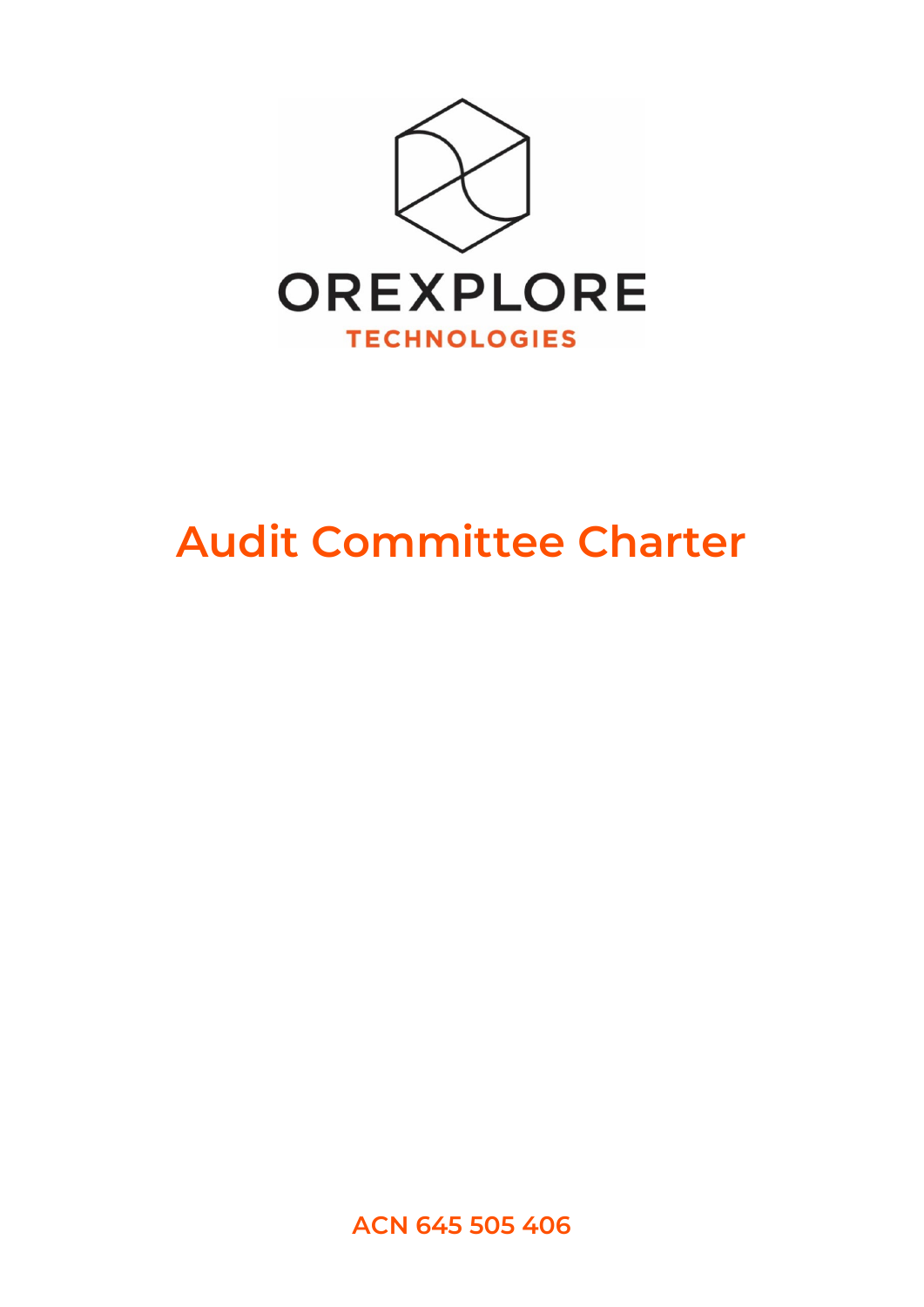# Audit Committee Charter

#### 1. Constitution

As and when considered appropriate by the Board, an Audit Committee will be established by resolution of the Board.

## 2. Membership

The Audit Committee will consist of not less than three members and shall consist of a majority of independent directors. In addition, the Audit Committee will comprise:

- (a) members who understand financial statements and are otherwise financially literate;
- (b) at least one member with financial expertise either as a qualified accountant or other financial professional with experience in financial and accounting matters; and
- (c) at least one member who has an understanding of the industry in which Orexplore Technologies Limited (Company) operates.

## 3. Chair

The Audit Committee will appoint an independent Director, other than the Chair of the Board, to be the Chair of the Committee.

#### 4. Secretary

4.1 The Company Secretary will be the Secretary of the Audit Committee.

## 5. Other attendees

- 5.1 The Managing Director and CFO as well as other members of senior management may be invited to be present for all or part of the meetings of the Audit Committee, but will not be members of the Committee.
- 5.2 Representatives of the external auditor are expected to attend at least one meeting of the Audit Committee per year without any management staff or executives present.

## 6. Quorum

A quorum will be two members.

## 7. Meetings

- 7.1 Audit Committee meetings will be held not less than two times a year or as required.
- 7.2 Meetings and subsequent approvals and recommendations can be implemented by a circular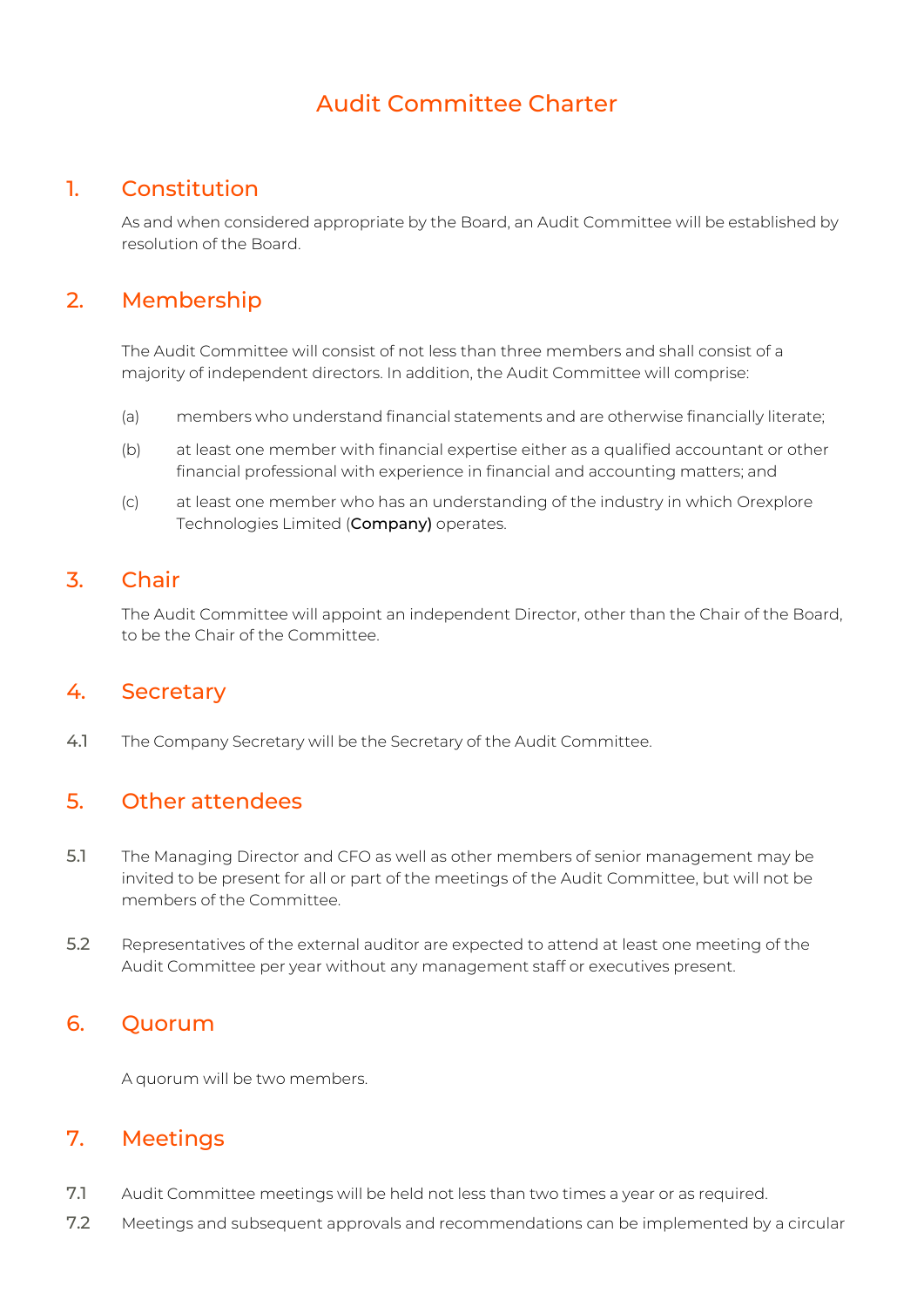written resolution or conference call.

- 7.3 Decisions will be based on a majority of votes with the Chair having a casting vote.
- 7.4 Minutes of each meeting are included in the papers for the next full Board meeting after each Committee meeting.

## 8. Authority

The Audit Committee is authorised by the Board to investigate any activity within its charter. The Audit Committee will have access to management and auditors (external) with or without management present and has rights to seek explanations and additional information. It is authorised to seek any information it requires from any employees and all employees are directed to cooperate with any request made by the Audit Committee.

#### 9. Financial statements

9.1 The Audit Committee shall review the audited annual and half yearly financial statements and any reports which accompany published financial statements before submission to the Board, recommending their approval.

## 10. Related party transactions

The Audit Committee shall monitor and review the propriety of any related party transactions.

#### 11. External audit function

- 11.1 The Audit Committee shall recommend to the Board the appointment of the external auditor.
- 11.2 Each year, the Audit Committee shall review the appointment of the external auditor, their independence, the audit fee, and any questions of resignation or dismissal.
- 11.3 The Audit Committee shall review the adequacy of accounting and financial controls together with the implementation of any recommendations of the external auditor in relation thereto.
- 11.4 The Committee shall meet with the external auditors at least once in each financial period without management being present and at any other time the Committee considers appropriate.
- 11.5 The Audit Committee shall discuss with the external auditor before the audit commences the nature and scope of the audit, and to ensure coordination between the external auditor and the Company's accounting staff.
- 11.6 The Audit Committee shall review and make recommendations on fees payable to the auditor for audit and non-audit work.
- 11.7 The Audit Committee shall ensure adequate disclosure as may be required by law of the Committee's approval of all non-audit services provided by the external auditor.
- 11.8 The Audit Committee shall ensure that the external auditor prepares and delivers an annual statement as to their independence which includes details of all relationships with the Company.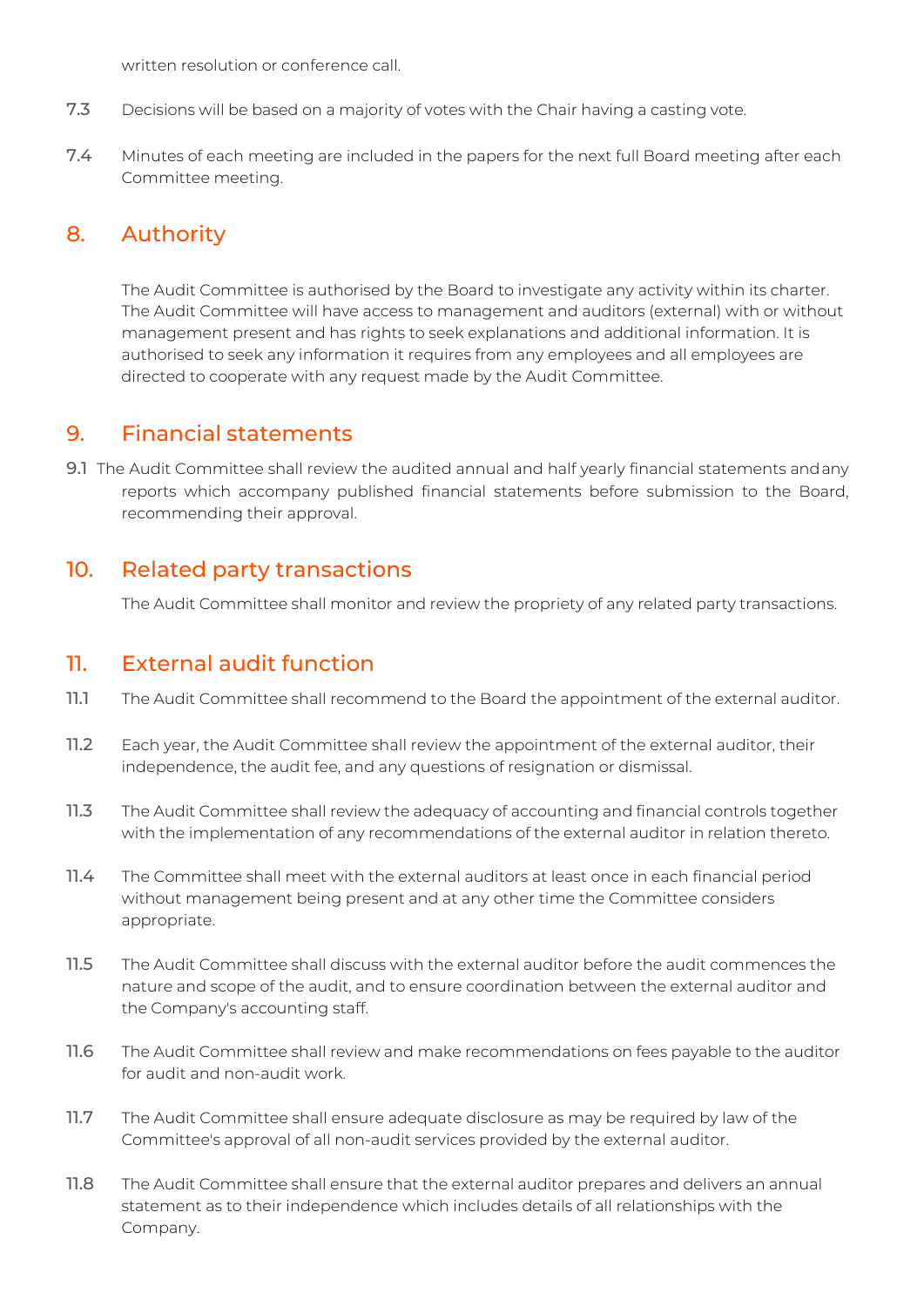# Policy on Selection, Appointment and Rotation of External Auditors

## 12. Selection of external auditors

- 12.1 Should there be a vacancy for the position of external auditor, the Audit Committee, will conduct a formal process, either general or selective, to select which audit firm will fill the vacancy.
- 12.2 Audit firms are evaluated in accordance with criteria, as appropriate from time to time, and are not assessed solely on the basis of who is cheapest, but on a number of issues such as:
	- (a) skills and knowledge of the team proposed to do the work;
	- (b) quality of work;
	- (c) independence of the audit firm;
	- (d) lead signing partner and independent review partner rotation and succession planning policy;
	- (e) value for money; and
	- (f) ethical behaviour and fair dealing.

## 13. Appointment of external auditors

The Audit Committee identifies and recommends an appropriate external audit partner for appointmentby the Board and/or the Company in general meeting.

#### 14. Rotation of external audit partners

The external auditor is required to rotate its audit partners so that no partner of the external auditor is in a position of responsibility in relation to the audit of the Company's financial statement for a period of more than five consecutive years. Further, once rotated off the Company's audit, no partner of the external auditor may assume any responsibility in relation to the Company's financial statements for a period of three consecutive years. This requires succession planning on the part of the external auditor, a process in which the Company is involved.

## 15. Internal audit function

- 15.1 The Audit Committee shall recommend to the Board the appointment of an internal auditor ifand when one is required.
- 15.2 If and when one is required, the Audit Committee shall consider the appointment of an internal auditor, the audit fee (if externally contracted) and any questions of resignation or dismissal.
- 15.3 If and when one is required, the Audit Committee shall review the appointment, remuneration, evaluation, retention and dismissal of the chief audit executive.
- 15.4 The Audit Committee shall review the reporting lines of the internal audit function to ensure that the internal auditor is allowed adequate independence.
- 15.5 The Audit Committee shall determine that no management restrictions are being placed